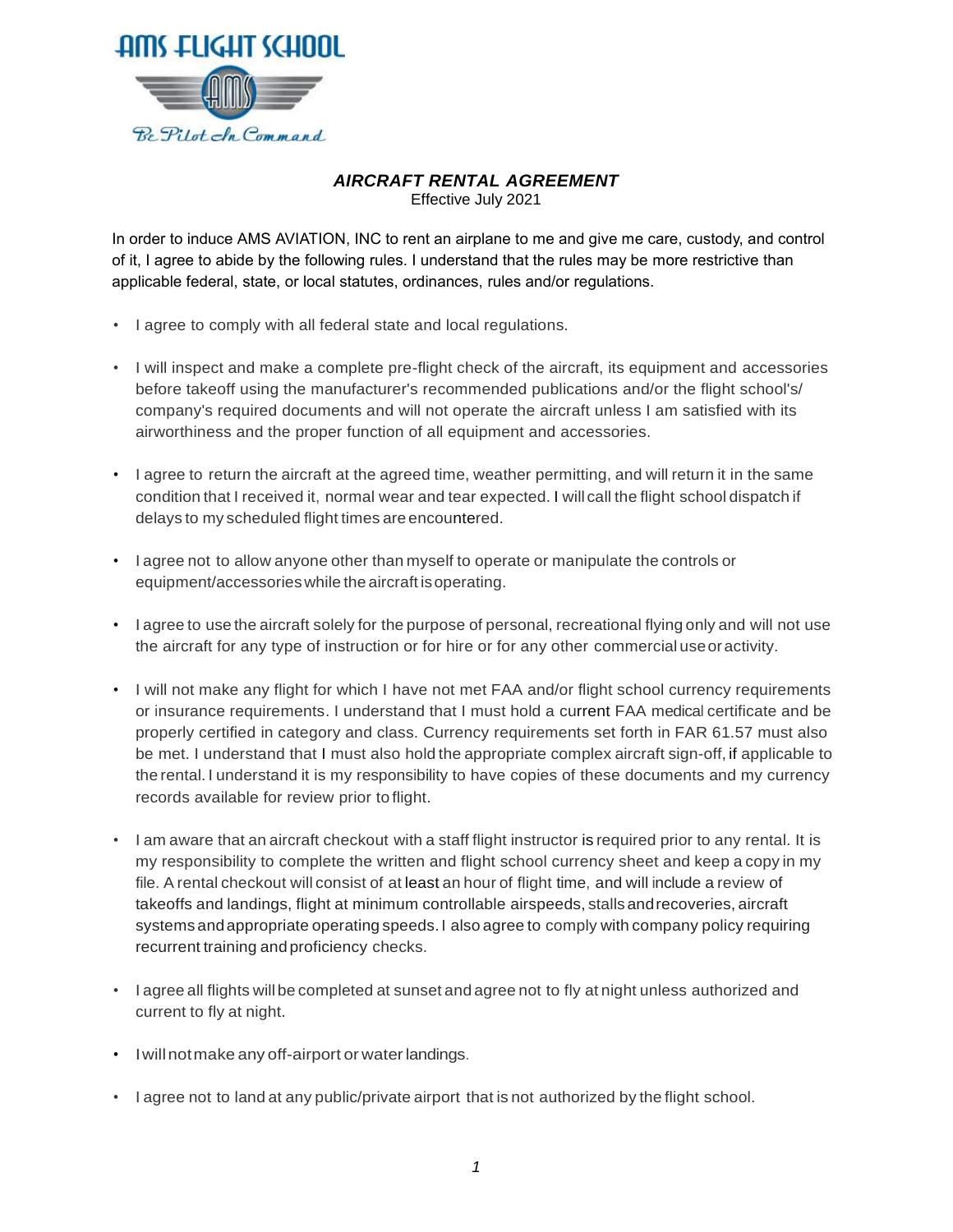- I agree to file and open a flight plan with the FAA on all flights that exceed 25 nm and to provide a copy of the flight plan.
- I agree to obtain weather reports and forecasts prior to flight.
- I agree to discontinue the flight if the ceiling and visibility are less than the minimums at any time during the flight.
- I will not attempt a flight if winds are greater than the maximum crosswind component of the aircraft, or my personal minimums, whichever is less.
- I will have in my personal possession during each flight; a pilot certificate with appropriate ratings, a current medical certificate, approved photo IDand endorsements (if required).
- I will not operate the aircraft within 12 hours of drinking an alcoholic beverage or if using any type of prescription or non-prescription drug that may affect my flying. I will not smoke in, or within 50 feet of, any company aircraft.
- I will not operate the aircraft over water without appropriate survival gear for all occupants on board at renter expense.
- Except for the purpose of takeoff and landing, I will not operate the aircraft at an altitude below that which would permit a safe landing without hazard to persons or property on the ground.
- I will not practice or intentionally conduct a spin.
- I will land only on public use, paved runways. Landing on sod or grass runways will be considered on acase-by-casebasis.
- I agree to remain at least 50 feet from any aircraft, structure or vehicle while operating the aircraft and will follow flight school procedures for refueling aircraft at an airport other than my home field.
- I will insure that the aircraft has sufficient fuel on board to arrive at my destination with at least a onehour reserve and will discontinue the flight if my reserves are less than this minimum.
- Iagree to report anyaccident/incident/emergency/precautionary procedure in accordance with the Flight School Regulations/Safety Procedures.
- I agree that in the event of a precautionary/emergency landing, I will notify the school/company immediately after landing and that I am solely responsible for the safety and security of the aircraft until relieved by a school/company official.
- I agree that the school/company will not be liable or responsible for any loss or damage suffered by me due to aircraft availability, malfunction, or my failure to arrive at my destination on a timely basis. I agree that the school/company makes no implied or express warranties concerning this rental.
- I agree to pay for allposted charges including any landing feesthat may be paid by the school/company on my behalf as a result of any of my flights.